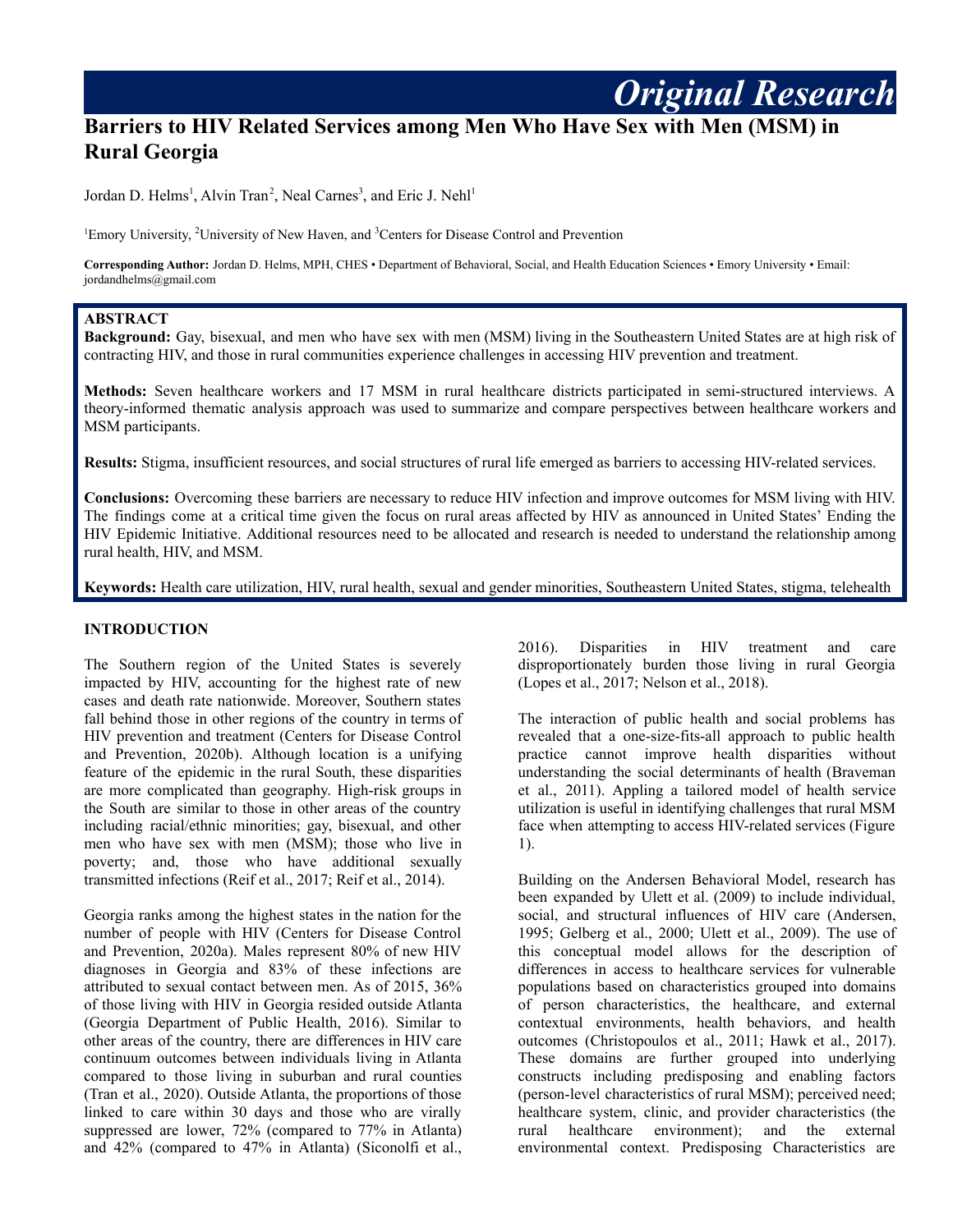those which exist before illness and that affect one's tendency to engage in healthful or risky behaviors. Example factors include age, race, gender, sexual orientation, perceptions of social structure, and knowledge of HIV services and prevention. Enabling Characteristics are means by which individuals utilize healthcare services including the internal and external factors that help or hinder people from adopting healthy behaviors. Examples include personal resources (insurance, social support, transportation) and community resources (local HIV clinics, physicians, and hospitals).

Combined, these domains affect health behaviors and utilization of healthcare services. These domains also influence health outcomes and satisfaction with healthcare services, such as time spent with a provider, and cost, ability, coordination and communication of services. Considering this and the important role that healthcare providers play in HIV prevention and treatment, this study extends the use of this model by adding the perspective of healthcare workers to validate the information provided by the MSM participants.

This study was guided by a tailored HIV-specific adaptation of the Anderson Behavioral model that emphasizes background risk or exposures such as the healthcare environment and contextual environmental factors combined with personal factors and the behavioral risk and protective factors of one's own interactions with the healthcare system (Ulett et al., 2009). Because of the lack of research surrounding healthcare utilization and HIV among rural MSM, especially in the South, this study includes the Predisposing and Enabling characteristics to understand healthcare needs concerning HIV prevention, care, and treatment, of self-identified MSM who live in rural Georgia.

#### Figure 1

*Conceptual framework map: Tailored Andersen behavioral model*



#### **METHODS**

#### **Sampling and Data Collection Procedures**

Data collection occurred between June and September 2016 and involved the following sequential phases: 1) phone interviews with healthcare workers; and 2) phone interviews with MSM. To identify healthcare workers, researchers contacted the Georgia State Department of Health and made the initial contact with the healthcare workers in the public health districts to be studied. Health care workers were purposely recruited based on existing relationships with

research partners. Eligible healthcare workers must have: 1) worked in one of the public health districts chosen; 2) had responsibilities in regards to HIV prevention/care/treatment services; 3) been familiar with services available for MSM, and 4) been fluent in English. All participants provided written consent before participating in the study. A total of eight healthcare workers (two from each selected public health district) were contacted and scheduled for a phone interview. Of the eight healthcare workers recruited, seven completed an interview. As part of the recruitment process for MSM, healthcare workers were asked to identify known community leaders who fit the inclusion criteria. The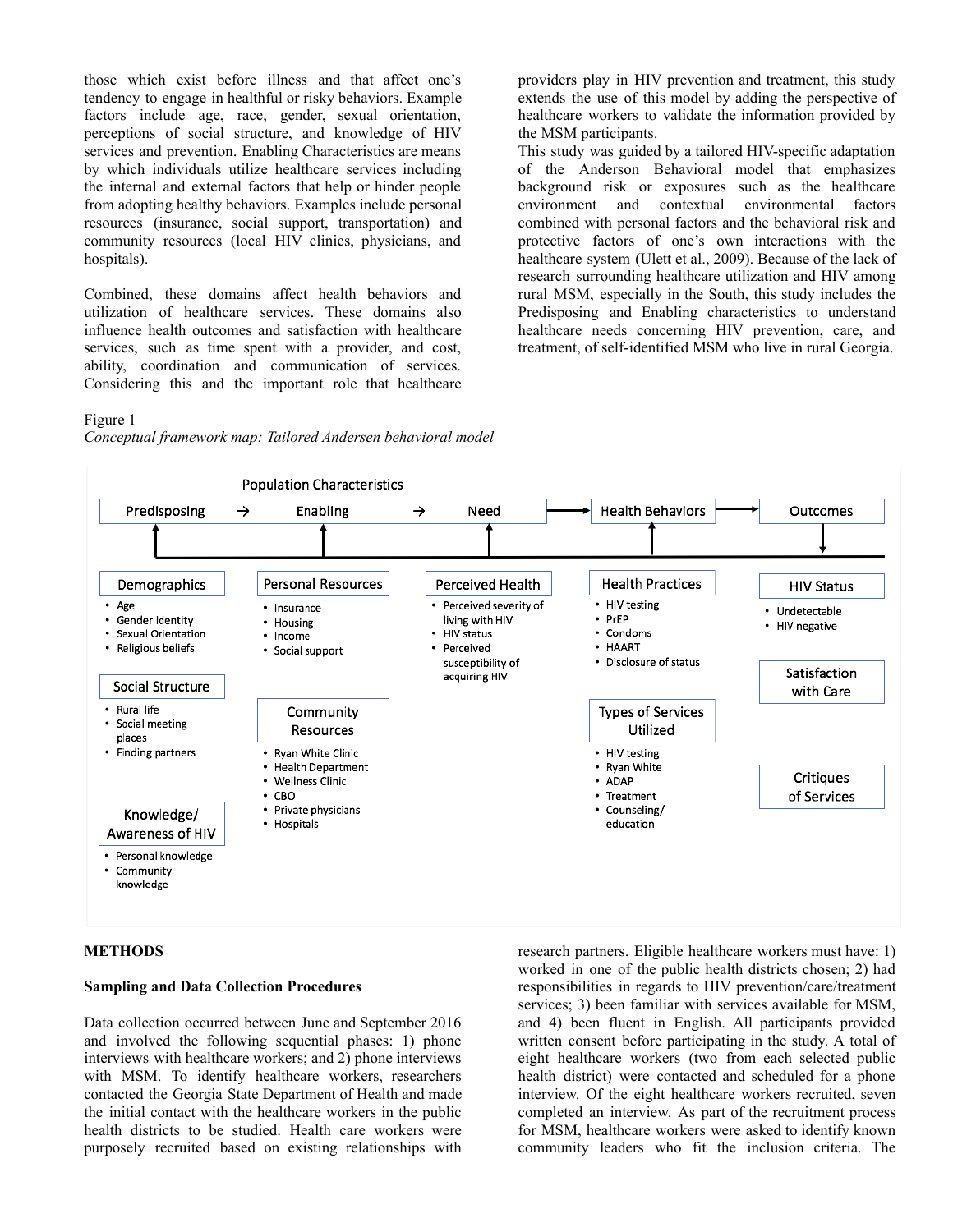Institutional Review Boards of both Emory University and the Georgia Department of Public Health approved this study.

Recruitment and interviews with MSM participants followed a similar strategy to the healthcare workers. Purposive sampling was first employed using the list of MSM nominated by healthcare workers. MSM were contacted by an interviewer, informed about the study, and screened for potential enrollment. Recruitment posters were distributed through listservs, on social media, and were displayed in local healthcare clinics. We also recruited MSM through a geospatial mobile dating application for MSM. This dating application could identify potential participants by zip code and allowed for anonymity for the participants. To be eligible, MSM must have 1) been male (defined as sex at birth); 2) 18 years or older; 3) had sex with any man in their lifetime (oral, anal, or both); 4) the ability and willingness to provide verbal consent; 5) been able and willing to undergo an in-depth phone interview; 6) lived in one of the public health districts studied, and 7) been fluent in English. We also relied on snowball sampling as participants were encouraged to refer other potentially eligible individuals to contact the study team for screening. All participants provided verbal consent. Across the selected healthcare districts, 37 participants were screened, 30 met eligibility requirements, and 17 consented and enrolled in the study. Participants received a \$10 Walmart gift card for completing the interview.

## **Measures**

Data collection for healthcare workers and MSM consisted of an in-depth, semi-structured interview method. We created an interview guide informed by the Andersen Behavioral Model for Vulnerable Populations for healthcare workers and MSM. An abbreviated list of interview questions along with their associated theoretical constructs is shown in Table 1. Following the first interviews, and in keeping with semi-structured interviewing techniques to improve flow and understanding, we modified and updated each interview guide. All participants completed a short questionnaire assessing demographic and health-related information after their interview. Interviews ranged from 30-60 minutes in length, were conducted in a private and soundproof room at a university-based interview site, and were audio-recorded to passcode-protected devices. Data collection was stopped when data saturation was reached and the audio recordings were then transcribed verbatim by the principal investigator as well as a third party.

# **Data Analysis**

All interviews were transcribed verbatim and imported into MAXQDA, a qualitative data analysis software. A combination of inductive and deductive coding was used for these analyses. Preliminary codes were developed by reviewing transcriptions of interviews and memos. Inductive codes from the theoretical framework provided a starting place for the coding process. To enhance intercoder reliability, two coders coded three of the same transcripts

separately and then compared their results, discussing and resolving any discrepancies. They also proposed preliminary codes for the final codebook and potential themes that emerged during the coding process. The codebook was finalized after coding the first few transcripts. After a final codebook was developed, the coders divided the remaining transcripts and coded separately, taking notes during the process (Birks et al., 2008). Nineteen codes were agreed upon between the coders based on theoretical constructs as well as codes that emerged from the interview transcripts. Thematic analysis was selected due to its allowance of themes to be inductively and deductively derived from the data (Braun & Clarke, 2006).

# **RESULTS**

## **General Sample Characteristics**

Health care workers had an average age of 46 years (range: 35-62 years), over half were white (57.1%), female (71.4%), and heterosexual or "straight" (85.7%). Each healthcare worker indicated they provided HIV-related services within the study geographic area.

The majority of MSM participants were white (n=13, 76.5%) with an average age of 40 years (range 23-68 years). Additionally, a majority of participants identified as homosexual/gay (15, 88.2%), and the remaining identified as bisexual. At the time of the interview, most participants were in some relationship (10, 58.8%), which they reported was monogamous  $(n=6, 35.3%)$ . Nearly a quarter of the participants reported that they were HIV-positive. Finally, employment-based insurance was the most common source of health coverage  $(n=12, 70.6\%)$ , followed by government-based insurance (n=3, 17.6%).

# **Qualitative findings**

Based on our thematic analysis of the interviews, we outlined two factors and their respective themes according to the Anderson Behavioral Model:

- 1. Predisposing Factors: a) Basic needs for living; b) Community culture; c) Stigma
- 2. Enabling Factors: a) Health care interactions; b) Available community and personal resources; c) Traveling for community and care

Verbatim quotes are presented from the data highlight and expand on connections. Table 2 provides additional quotes divided by healthcare workers and MSM participants.

## **Predisposing Factors: Basic needs for living**

The prioritization of basic needs for living over HIV prevention, care, and treatment emerged as a key finding from both MSM and healthcare workers. The lack of these basic needs was identified as barriers to accessing HIV-related healthcare. Commonly mentioned barriers included lack of transportation, lack of available HIV services, inaccessibility to pre-exposure prophylaxis (PrEP), substance use, mental health issues, underinsured and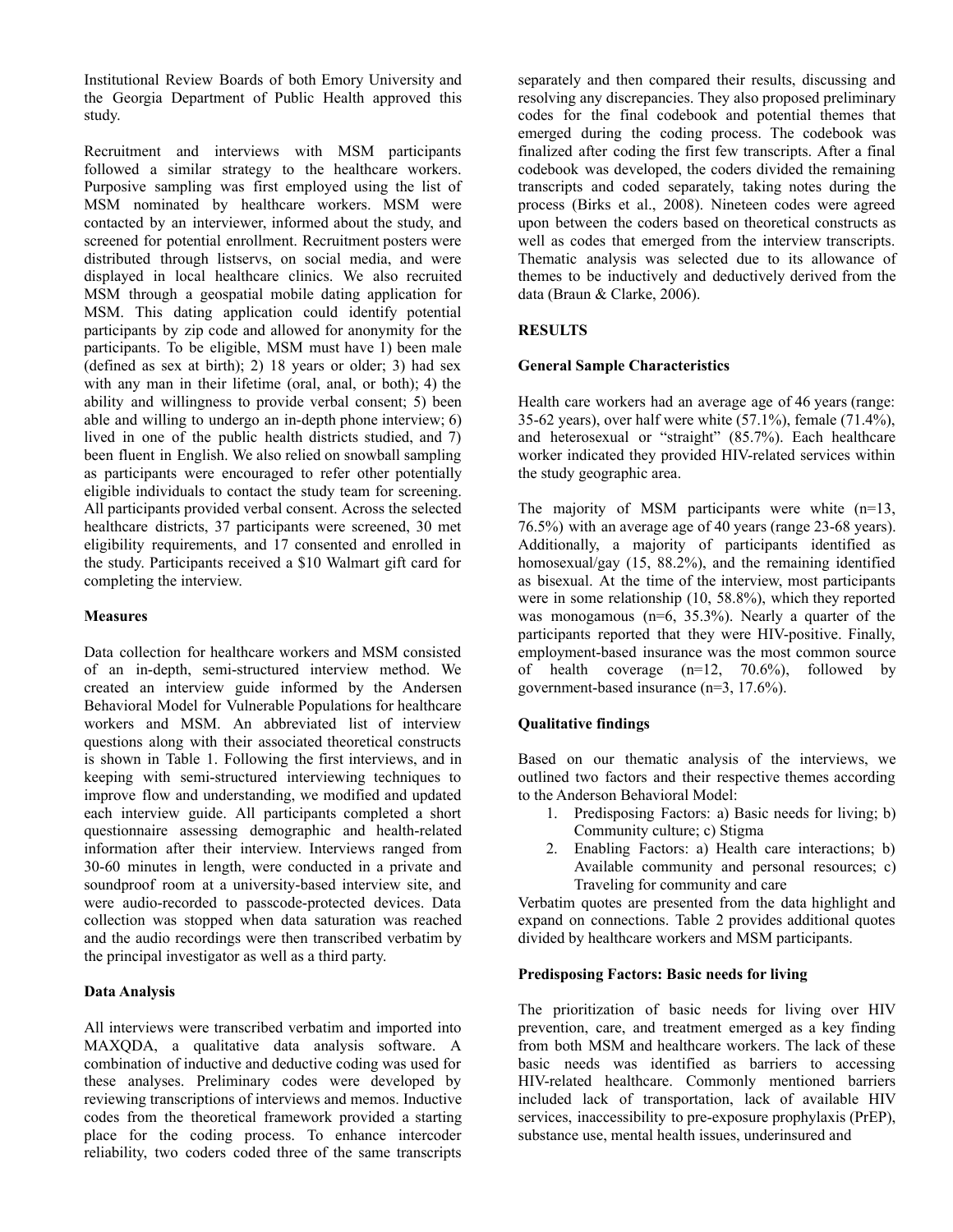Table 1

*Example of semi-structured interview questions guided by the Anderson behavioral model*

| PREDISPOSING CHARACTERISTICS                                                                                                                                                                                | <b>ENABLING RESOURCES</b>                                                                                                                                                            | <b>HEALTH BEHAVIORS</b>                                                                                                                                                                                                              | <b>OUTCOMES</b>                                                                                                                                                                                  |
|-------------------------------------------------------------------------------------------------------------------------------------------------------------------------------------------------------------|--------------------------------------------------------------------------------------------------------------------------------------------------------------------------------------|--------------------------------------------------------------------------------------------------------------------------------------------------------------------------------------------------------------------------------------|--------------------------------------------------------------------------------------------------------------------------------------------------------------------------------------------------|
| Demographics                                                                                                                                                                                                | <b>Personal Resources</b><br>Please describe to me past<br>experiences with healthcare<br><i>providers.</i><br>Do you have a primary<br>physician?<br>Where are they located?<br>2)  | <b>Health Practices</b><br>Have you ever been tested<br>for HIV?<br>How often do you get tested?<br>2)<br>Where?                                                                                                                     | <b>HIV Status</b>                                                                                                                                                                                |
| <b>Social Structure</b><br>Please tell me about the experiences with<br>your sexuality and living in the community:<br>Do you feel comfortable discussing<br>1)<br>your sexuality with people in your life? | <b>Community Resources</b><br>Please describe to me the kinds of<br>support you would receive if you<br>were to become HIV positive?<br>(Family? Friends? Doctor?<br>$Partner(s)$ ?) | <b>Health Services Utilized</b><br>Please tell me about the times<br>you have gone to places where<br>you can get HIV prevention<br>services:<br>How long ago was that?<br>Where did you go?<br>2)<br>Were you tested for HIV?<br>3) | <b>Satisfaction with Care</b><br>Please tell me about the times you have<br>gone to places where you can get HIV<br>prevention services<br>How did you feel about the<br>$_{1}$<br>experience?   |
| <b>Knowledge/Awareness of HIV/AIDS</b>                                                                                                                                                                      |                                                                                                                                                                                      |                                                                                                                                                                                                                                      | <b>Critique of Services</b>                                                                                                                                                                      |
| What do you know about HIV/AIDS?<br>$\iota$<br>What do you think your friends know<br>2)<br>about HIV/AIDS?                                                                                                 |                                                                                                                                                                                      |                                                                                                                                                                                                                                      | Please describe to me what changes<br>you would like to see in your<br>community regarding HIV/AIDS.<br>What changes, if any, would you<br>1)<br>like to see with your doctor about<br>HIV/AIDS? |

Table 2

*Themes and subthemes with example quotes from healthcare workers and MSM participants*

| Theme/<br><b>Subtheme</b>     | Domain                  | <b>Healthcare Worker</b>                                                                                                                                                                                                                                                                                         | <b>MSM</b> Participant                                                                                                                                                                                                           |
|-------------------------------|-------------------------|------------------------------------------------------------------------------------------------------------------------------------------------------------------------------------------------------------------------------------------------------------------------------------------------------------------|----------------------------------------------------------------------------------------------------------------------------------------------------------------------------------------------------------------------------------|
| <b>Basic needs for living</b> |                         |                                                                                                                                                                                                                                                                                                                  |                                                                                                                                                                                                                                  |
| Transportatio<br>n            | External<br>environment | The biggest thing that I see as far as clients we deal with,<br>because our district is so large there's a huge transportation<br>issue Most of them don't really own cars because their income<br>doesn't allow them to  be able to afford it. $\equiv$ Community HIV<br>Educator, Female, African-American, 36 | [It] took me too long to actually go to the clinic and get<br>my pills. I had to cancel because of work-related issues.<br>And I didn't have a car. So I went 8 months without<br>pills—Black/African American, non-Hispanic, 24 |
| Employment                    | External<br>environment | There's lack of jobsthe dichotomy between the rich and the<br>poor is pretty extreme, and the middle class is very small,<br>especially once you get outside of a town like "Southwestern"<br>district". -HIV Coordinator, Male, White, 53                                                                       | But I am having to change careers due to a separate<br>health issue that has crept up in my life. It keeps me from<br>being on my feet for long hours of the day.—White,<br>non-Hispanic, 27                                     |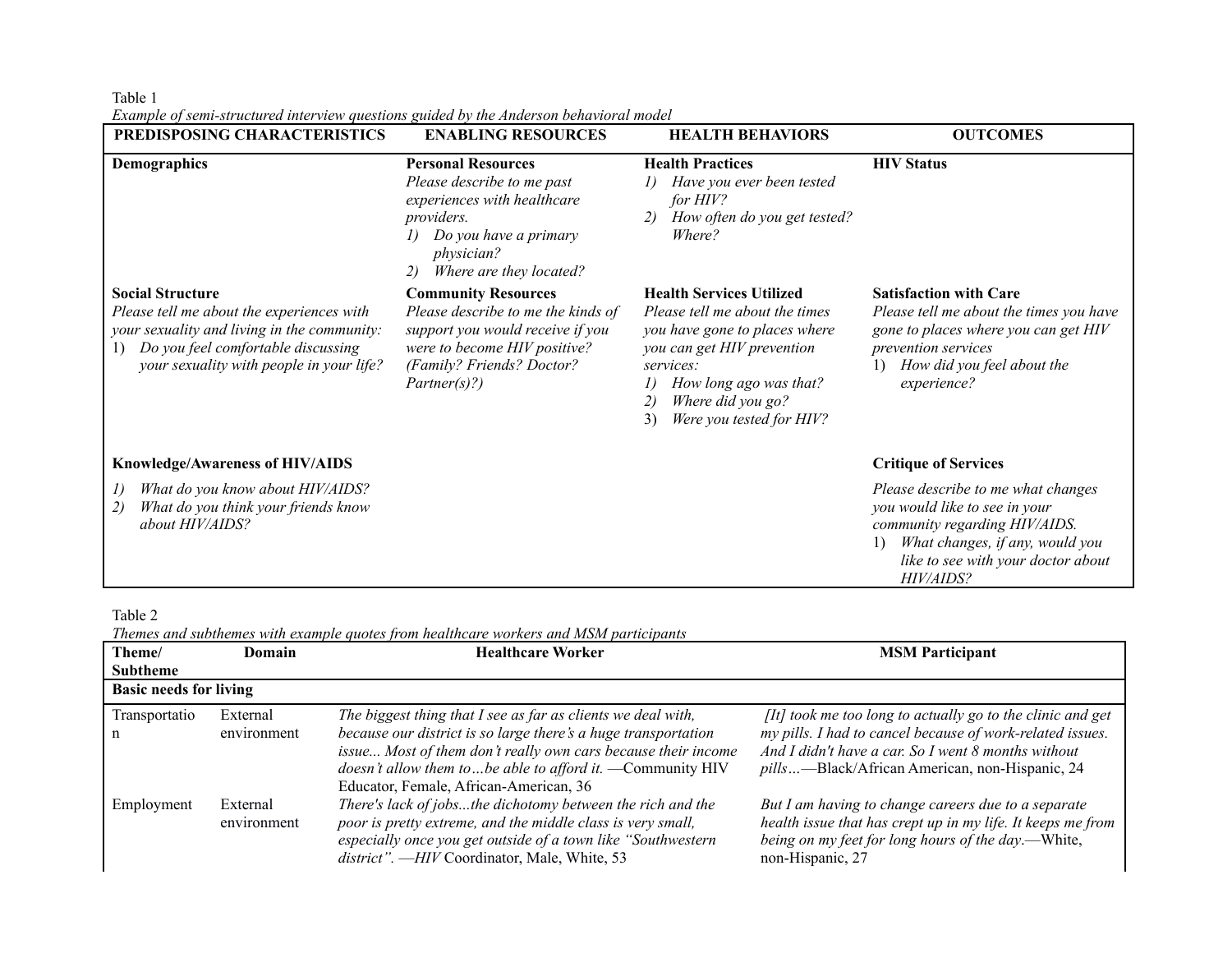| Theme/                                    | Domain                    | <b>Healthcare Worker</b>                                                                                                                                                                                                                                                                                                                                                                | <b>MSM Participant</b>                                                                                                                                                                                                                                                                                                                                          |
|-------------------------------------------|---------------------------|-----------------------------------------------------------------------------------------------------------------------------------------------------------------------------------------------------------------------------------------------------------------------------------------------------------------------------------------------------------------------------------------|-----------------------------------------------------------------------------------------------------------------------------------------------------------------------------------------------------------------------------------------------------------------------------------------------------------------------------------------------------------------|
| <b>Subtheme</b>                           |                           |                                                                                                                                                                                                                                                                                                                                                                                         |                                                                                                                                                                                                                                                                                                                                                                 |
| Insurance                                 | Healthcare<br>environment | If he had to go to the private doctor, he'd have to come up with<br>\$300 out of pocket, which he doesn't have, so we have those<br>barriers in some cases, so it just depends.—Ryan White<br>Program Associate, Female, Hispanic/Latino, 40                                                                                                                                            | I have to go to the ER or to the urgent care. I applied<br>for the whole healthcare thing but at my job it's I'm on<br>that threshold where I don't make enough, it's like I don't<br>make enough to qualify for it. -Black, non-Hispanic, 33                                                                                                                   |
| <b>Community Culture</b>                  |                           |                                                                                                                                                                                                                                                                                                                                                                                         |                                                                                                                                                                                                                                                                                                                                                                 |
| Close knit<br>communities                 | External<br>environment   | big city anonymity getting to be kind of secret or living your<br>life without having to worry about everybody knowing you,<br>right? So here, basically, everybody knows you. So if you come<br>out, everybody's going to know you're out. -HIV Coordinator,<br>Male, White, 53                                                                                                        | I come from a very religious family, and that's a lot of<br>people that live out there and that's just not my scene.<br>And it's also very small, a very small knit community<br>that's growing and people there don't want it to grow so<br>people are they're kicking and screaming because<br>there's so much growth in the area.-White,<br>non-Hispanic, 32 |
| Conservative/<br>traditional<br>community | External<br>environment   | We're more still somewhat conservative to an extent because it's<br>hard to $-I'm$ not going to say it's hard, but the city itself is not<br>open to too many newer suggestions—Wellness Clinic<br>Linkage and Retention Specialist, Female, African American, 42                                                                                                                       | The area that I live is very $-$ it's just a very traditional<br>Southern community, very pro-life, very conservative,<br>very, "Take the Bible as it was written on my views on<br>what I think others should be but don't let those views<br>apply to me, as long as I'm happy and doing what I want<br>to do."-White, non-Hispanic, 58                       |
| Secretive<br>culture / In<br>the closet   | External<br>environment   | You can't use the terminology 'MSM' or 'gay' or 'bisexual'<br>because most of them don't identify with any of those terms<br>because they feel like it's something they do behind closed doors<br>and it's nobody's business. - Wellness Clinic Linkage and<br>Retention Specialist, Female, African American, 42                                                                       | It's "dating" very discreet, looking for fun, closeted,<br>will not trade pics kind of deal. It's very, "I'm in the<br>closet for a good reason, and I'm going to stay in the<br>closet," kind of deal.-White, non-Hispanic, 58                                                                                                                                 |
| <b>Available Resources</b>                |                           |                                                                                                                                                                                                                                                                                                                                                                                         |                                                                                                                                                                                                                                                                                                                                                                 |
| Health<br>Department                      | Healthcare<br>environment | Well, we have the STD Clinicand some are still in care, so<br>that's the only thing we have right now, but right now, they're<br>short staffed—Ryan White Program Associate, Female,<br>Hispanic/Latino, 40                                                                                                                                                                             | Right now, I think the biggest and most accessible place<br>is the county health department, which is a pretty huge<br>building, and it's located downtown near the urban<br>areas, so it's convenient for a lot of people. So I think<br>that there's that. - White, Hispanic, 38                                                                              |
| Ryan White                                | Healthcare<br>environment | We had some change in staff several months ago, and we're<br>actually sharing the doctor over the Ryan White Clinic and the<br>district next to us, and they're working with telehealth.-District<br>Epidemiology Supervisor, female, White, 35                                                                                                                                         | with the Ryan White Clinic here you get friendly<br>staff, knowledge, above and beyond and they take care<br>of you and make you feel like you<br>matter.-Hispanic/Latino, 25                                                                                                                                                                                   |
| Private<br>doctors                        | Healthcare<br>environment | There's an infectious disease doctor that's probably 3 or 4 miles<br>from here. And that's newit was recently within the last couple<br>years. And then the "Northeastern district" area, which is one<br>of our counties, they have some infectious disease doctors over<br>there. And if not, we refer theminto Atlanta to go for care.<br>-Ryan White Coordinator, Female, White, 62 | In the area, yes. They have the main hospital and then<br>they have - there's lots of different doctor's offices.<br>There's almost as many doctor's offices as there are<br>churches. - White, Hispanic, 38                                                                                                                                                    |
| <b>Healthcare Interactions</b>            |                           |                                                                                                                                                                                                                                                                                                                                                                                         |                                                                                                                                                                                                                                                                                                                                                                 |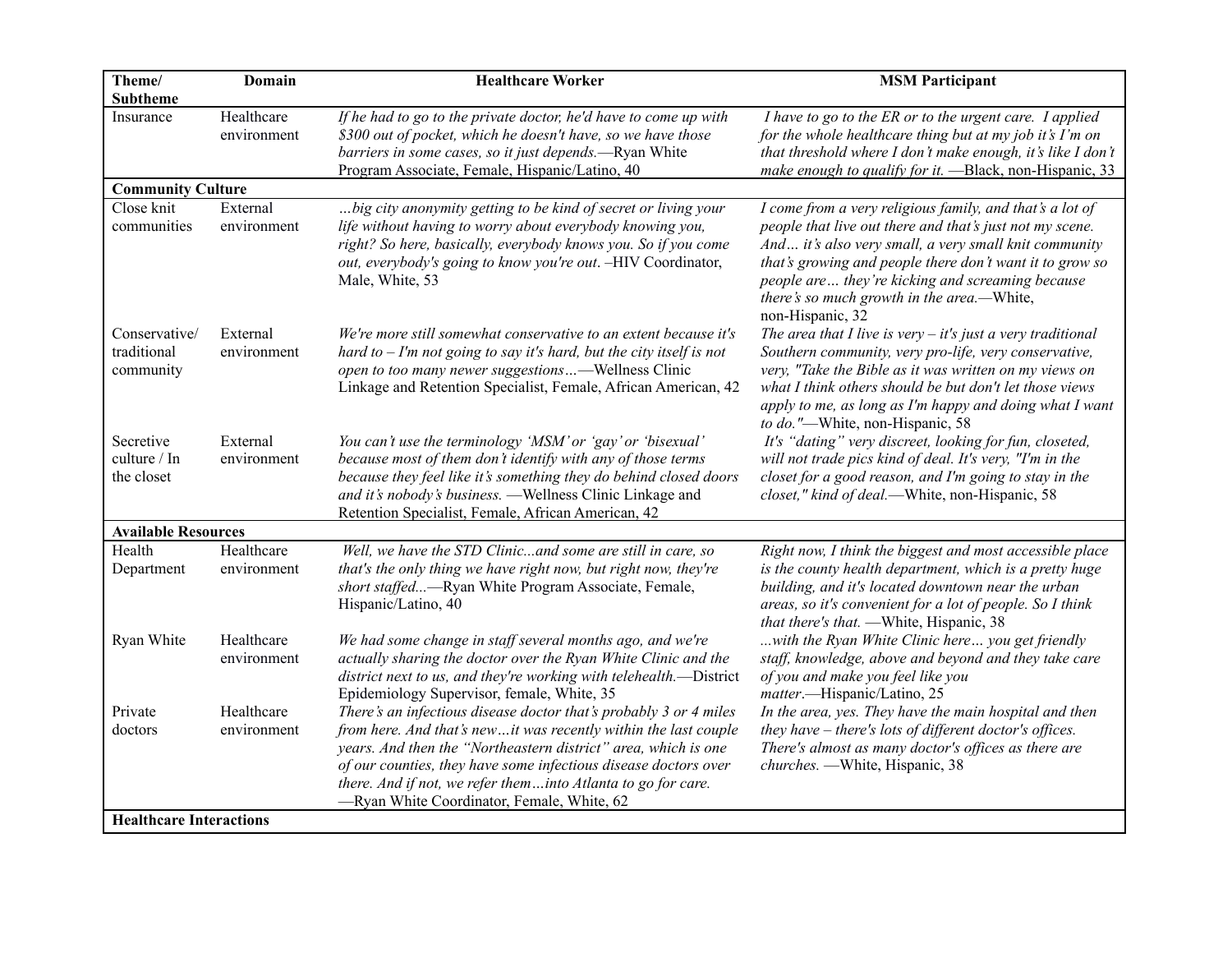| Theme/                 | Domain                                  | <b>Healthcare Worker</b>                                                                                                                                                                                                                                                                                                                                                                                                                                                                                                                | <b>MSM Participant</b>                                                                                                                                                                                                                                                                                                                                                                                                                                          |
|------------------------|-----------------------------------------|-----------------------------------------------------------------------------------------------------------------------------------------------------------------------------------------------------------------------------------------------------------------------------------------------------------------------------------------------------------------------------------------------------------------------------------------------------------------------------------------------------------------------------------------|-----------------------------------------------------------------------------------------------------------------------------------------------------------------------------------------------------------------------------------------------------------------------------------------------------------------------------------------------------------------------------------------------------------------------------------------------------------------|
| <b>Subtheme</b>        |                                         |                                                                                                                                                                                                                                                                                                                                                                                                                                                                                                                                         |                                                                                                                                                                                                                                                                                                                                                                                                                                                                 |
| Providers<br>Health    | Healthcare<br>environment<br>Healthcare | and I'm thinking, "What kind of test could you have done in<br>30 minutes that would be a definitive positive?"  because I<br>know they're doing the fourth generation tests in most hospitals.<br>I said, "Did you do that test?" And she was like, "No. He came<br>in, and he's constipated, so he told us his sexual preference, so<br>we're just assuming that he's positive." - Wellness Clinic<br>Linkage and Retention Specialist, Female, African American, 42<br>Sometimes, when we have new staff, people need to get used to | He [provider]did start asking more questions about why<br>I wanted to be on it [PrEP]. He asked about the nature<br>of my relationship, if we were monogamous. And he<br>did then tell me "I understand that a lot of insurance<br>companies push back on this, and it is probably<br>expensive enough that you will not be able to do it on<br>your own," and he was right.—White, non-Hispanic, 46<br>I think that they are so overworked, understaffed,      |
| Department             | environment                             | the new people that work here, and they don't feel comfortable<br>with the new employee, so it takes time for them to be able to<br>trust. - Ryan White Program Associate, Female,<br>Hispanic/Latino, 40                                                                                                                                                                                                                                                                                                                               | underfunded, and underpaid, that they do the bare<br>minimums, as required by state and federal law. As far<br>as going above and beyond or trying to provide that<br>one-on-one doctor/patient stuff you would get from<br>going to your general practitioner and paying for it?<br>No, not at all.-White, non-Hispanic, 31                                                                                                                                    |
| Ryan White             | Healthcare<br>environment               | And we're not there to test people. We're there to see the patients<br>that are positive. So they were putting us in a spot, like, "Hey,<br>that clinic is there, and you can get free tests," and yeah, the<br>nurses are willing to do the test $-$ if she's there, she doesn't have<br>a problem with that - Ryan White Program Associate,<br>Female, Hispanic/Latino, 40                                                                                                                                                            | They [Ryan White Clinic] have their way of doing<br>things, and somehow it's all about protocol, protocol,<br>protocol, which is crippling to them because they have a<br>lot of good workers over thereso because of their<br>protocols, which is just their way of making sure nothing<br>bad comes back on them, they don't really do much of<br>anything, and it's preventing the people over there from<br>actually helping people—Black, non-Hispanic, 24 |
| Educating<br>providers | Healthcare<br>environment               | It's kind of hard just to get [providers] to think. If a person<br>comes in with a certain issue, just don't assume it's [HIV],<br>because most of it is based off of their sexual<br>orientation—Wellness Clinic Linkage and Retention<br>Specialist, Female, African American, 42                                                                                                                                                                                                                                                     | Because recently I asked him[physician] about getting<br>on PrEP, and he had no clue what I was talking about. I<br>had to further explain it to him and it finally registered<br>with him. So I don't think he has much knowledge about<br>that he hasn't had too many people ask him about<br>it—White, non-Hispanic, 48                                                                                                                                      |
|                        | <b>Traveling for Community and Care</b> |                                                                                                                                                                                                                                                                                                                                                                                                                                                                                                                                         |                                                                                                                                                                                                                                                                                                                                                                                                                                                                 |
| Stigma                 | External<br>environment                 | Because of the stigma in our whole district the patients would<br>rather drive down here for their appointments whereas they<br>could be right there at the health department there but they'll<br>drive 45 miles away—Ryan White Coordinator, Female, White,<br>62                                                                                                                                                                                                                                                                     | Because I've talked to some HIV positive people, and<br>they were very in the closet about itThey said that they<br>go to the doctor in Tallahassee. They don't even go to<br>the doctor here. That was just something that they just<br>do not want people to know about.-White,<br>non-Hispanic, 28                                                                                                                                                           |
| Close knit             | External<br>environment                 | There are a good bit that go outside the district to seek that kind<br>of care because, like I said, it's almost like the farther away from<br>home the better like, I don't have to deal with walking in the<br>clinic and I might see cousin so and so or uncle whoever or my<br>mom's best friend and that kind of thing.-Community HIV<br>Educator, Female, African-American, 36                                                                                                                                                    | I don't actually use the health department where I live<br>just because all of their blood goes to the hospital and it<br>goes through the main laboratory, which is where I used<br>to work, and I don't like the fact that everybody would<br>see. Even though they know I get tested and they know<br>$my$ sexual orientation, I just don't want - that's                                                                                                    |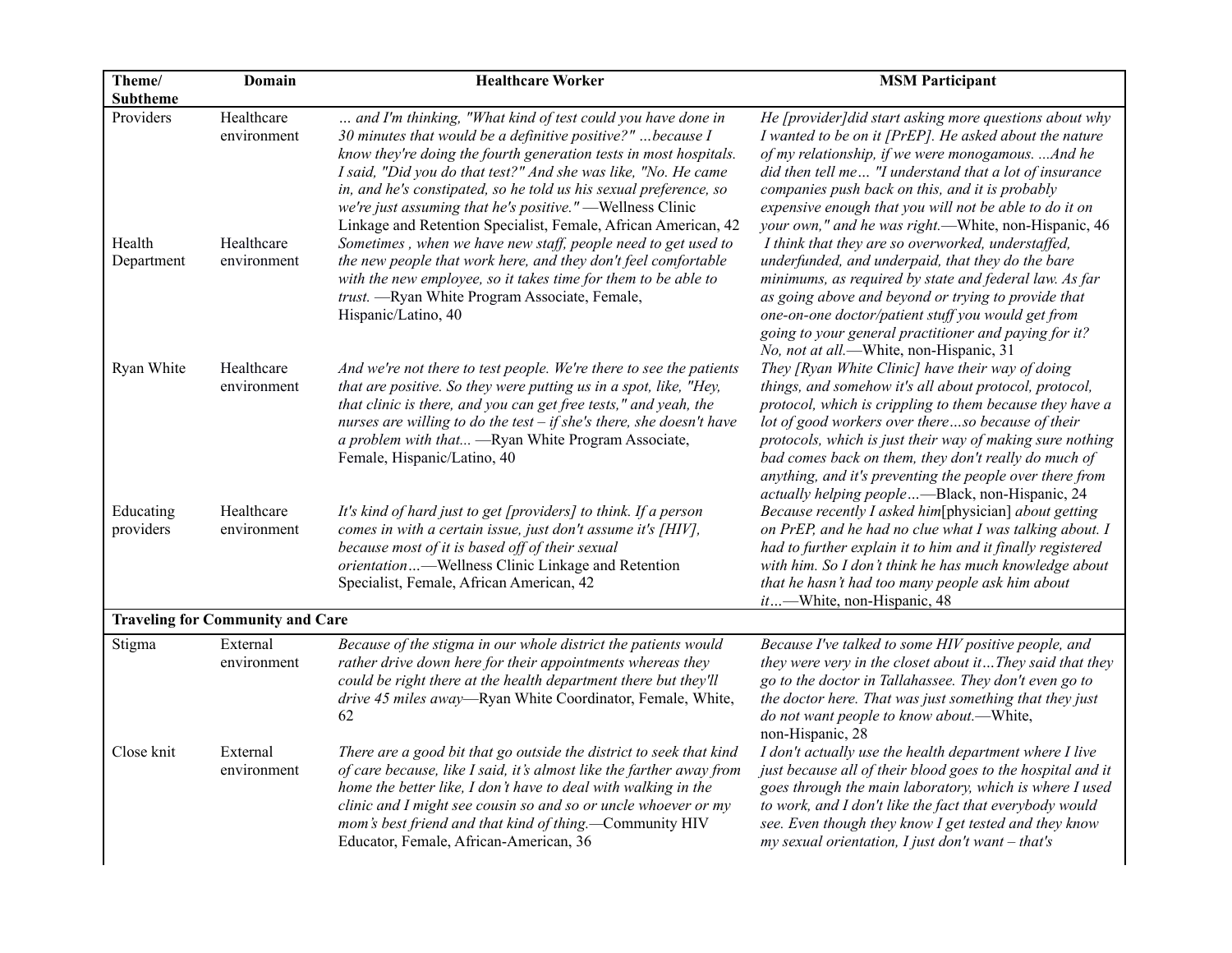| Theme/                  | Domain                            | <b>Healthcare Worker</b>                                                                                                                                                                                                                                                                                                                                                                                                  | <b>MSM Participant</b>                                                                                                                                                                                                                                                                                                                                 |
|-------------------------|-----------------------------------|---------------------------------------------------------------------------------------------------------------------------------------------------------------------------------------------------------------------------------------------------------------------------------------------------------------------------------------------------------------------------------------------------------------------------|--------------------------------------------------------------------------------------------------------------------------------------------------------------------------------------------------------------------------------------------------------------------------------------------------------------------------------------------------------|
| <b>Subtheme</b>         |                                   |                                                                                                                                                                                                                                                                                                                                                                                                                           | something that is kept between you and yourself and if                                                                                                                                                                                                                                                                                                 |
| Social life             | External<br>environment           | We do not have a gay bar in our area. If we want to go to a gay<br>bar, we have to drive to Atlanta or Chattanooga.—Community                                                                                                                                                                                                                                                                                             | you're with somebody.-White, non-Hispanic, 58<br>I mean they're going to go to Atlanta. They're going to<br>drive the 45 minutes into the city and go there. There                                                                                                                                                                                     |
|                         |                                   | Educator, Male, White, 56                                                                                                                                                                                                                                                                                                                                                                                                 | may be, I mean if there's a bar down in "Northwestern<br>district" county that's LGB, they'll go there, but most<br>likely people are going to go down to the city limits of<br>Atlanta-White, non-Hispanic, 32                                                                                                                                        |
| Doctor<br>availability  | Healthcare<br>environment         | Say, if they were in "Southeastern district" and they needed to<br>see the nearest next ID provider and they had insurance, they                                                                                                                                                                                                                                                                                          | I have hung onto my general practitioner in Atlanta<br>mainly because he knows me. There are two doctors and                                                                                                                                                                                                                                           |
|                         |                                   | would have to go across the state lines-Wellness Clinic                                                                                                                                                                                                                                                                                                                                                                   | a couple of nurse practitioners in the practice, and once                                                                                                                                                                                                                                                                                              |
|                         |                                   | Linkage and Retention Specialist, Female, African American, 42                                                                                                                                                                                                                                                                                                                                                            | somebody has all your health records, if you like them,<br>stick with them. It is not worth filling out all the forms<br>kind of thing.—White, non-Hispanic, 46                                                                                                                                                                                        |
| Stigma                  |                                   |                                                                                                                                                                                                                                                                                                                                                                                                                           |                                                                                                                                                                                                                                                                                                                                                        |
| Internalized            | Personal-level                    | People don't want to be real and get real about what's going on.                                                                                                                                                                                                                                                                                                                                                          | I just think we as a community have made ourselves                                                                                                                                                                                                                                                                                                     |
|                         | characteristics                   | They want to keep things in or relying on how it's supposed to be<br>or how it should be and not how it really is. And so that's really<br>big in our district because they just don't want to accept things<br>and there's a lot of judgement. And so because people know that<br>they're going to be judged, they're less likely to be open be who<br>they are.-Community HIV Educator, Female,<br>African-American, 36 | really confusing for the rest of the world to understand,<br>and I guess that bothers me. I don't think we promote<br>inclusion. I think we generally promote, "You can't talk<br>to me because you don't know how to talk to me," and I<br>don't know. I just think we confuse people. And make<br>them afraid to talk to us.-White, non-Hispanic, 46 |
| Family                  | Personal-level<br>characteristics | Some of them have hadyou hear their stories of how the family<br>totally disowns them and the rest of that stuff. But I would say<br>probably 40 to 50 maybe 35 to 40% of our patients really don't<br>have anything to do with their family which is really pretty sad.<br>-Ryan White Coordinator, Female, White, 62                                                                                                    | the last couple of years have been really rough, just<br>dealing with my parents, because they do not approve of<br>my sexuality. They have thrown many things in my face<br>and tried to discourage the way I am-White,<br>non-Hispanic, 28                                                                                                           |
| Community               | External<br>Environment           | that fear "somebody seeing me get tested, oh that<br>automatically means that I am doing something so terrible that I<br>need an HIV test." People are worried about their perception<br>and how things look-Community HIV Educator, Female,<br>African-American, 36                                                                                                                                                      | I: Do you feel comfortable discussing your sexuality<br>with people in your community, with your friends and<br>people like that?<br>P: I'm comfortable in every other city and state except<br>Gainesville, GA. Just cause this is the town that I grew<br>up in. And all my friends, pretty much all of my friends<br>know of course. -Latino, 25    |
| Healthcare<br>providers | Healthcare<br>Environment         | There's still these old school docs that don't know how to deal<br>with MSM populations or gay men or gay women, and they get<br>scared of them. Because they're afraid -either they don't<br>understand it or they're afraid they're going to say something<br>wrong or do something wrong, so they just don't want to deal<br>with it. -HIV Coordinator, Male, White, 53                                                | I had a doctor $-$ he was my doctor for years. The first<br>time I told him I was gay, he jumped back three feet.<br>That kind of shocked me, but I think he thought I was<br>going to put the make on him or something, I don't<br>know-White, non-Hispanic, 58                                                                                       |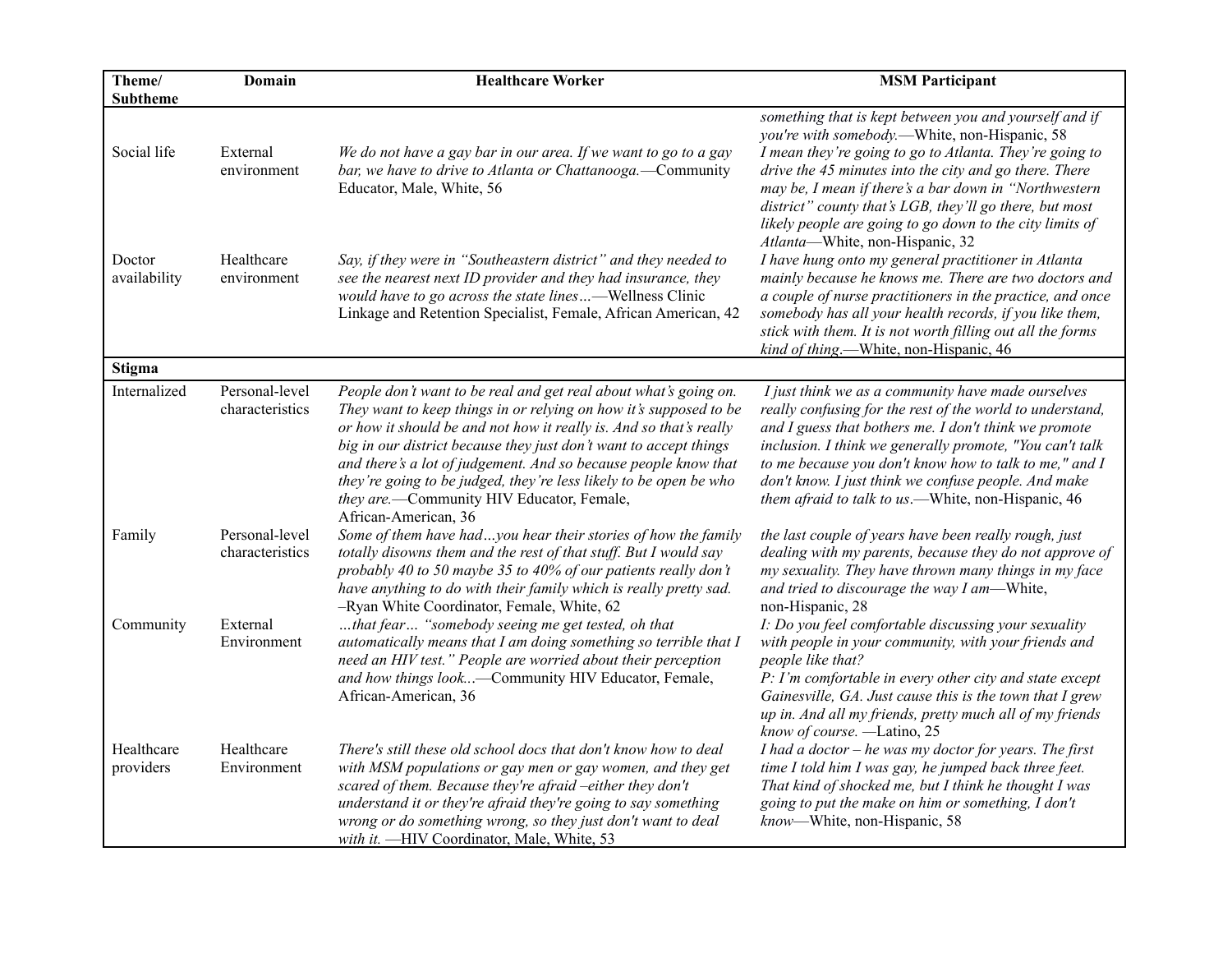uninsured, housing instability, residing in a close-knit, rural, and spread out communities, and medical mistrust.

Health care workers offered a more objective view of basic needs that served as barriers for those within their respective regions. One healthcare worker indicated that for those living with HIV, basic needs for living were the primary priority of MSM.

*HIV unfortunately is not their biggest issue when they get up every morning. They've got to find housing. They've got to find a job…We've got one clinic for ten counties, and we can do gas vouchers and things like that, but there's no transportation…And then we treat people who tend to be living in extreme poverty.* --Health care worker

While healthcare workers often expressed what they felt were barriers across their region or the state, MSM participants described more personal barriers, including relationships with and needs of other MSM. Commonly described barriers included a lack of community resources for HIV testing and treatment, seemingly no communication about existing services, little to no advertisement and access to PrEP, and difficulties navigating the health departments.

### **Predisposing Factors: Community culture**

MSM participants provided specific insights about the rural culture and challenges to fit in. One participant compared rural Georgia to The Andy Griffith Show, describing the quiet nature of the community, but also commenting on the more traditional, conservative, and religious views. In contrast to healthcare workers who felt there were few MSM, some MSM participants noted the surprising number of LGBT people in their community. However, some MSM further noted many of their peers are still closeted about their sexuality, supporting healthcare workers' claims that LGBT people do not have a strong presence in the community. There was also a distinction between older and younger participants. The older participants chose to return to the "country" because they wanted a quieter lifestyle and yearned for expansive land. However, the younger participants discussed their general distaste for rural life:

*It's not very educated…what my sense of enjoyment is compared to what other's sense of enjoyment that are from there is completely split…I don't hunt I don't fish I don't own a pick-up truck, I don't go to church on a regular basis… that's just not my scene. And, it's a very small knit community that's growing and people there don't want it to grow so people are… kicking and screaming because there's so much growth in the area.*--MSM participant

Some MSM reported being content with their rural lifestyle. *I love the rural life. That's why I'm here. People are friendly here…very friendly, very accepting, believe it or not, of gay people. Or they seem to be…We have several gay people in my church, and I know that some are openly gay, and everybody embraces them. I like that*.--MSM participant

Health care workers and MSM participants discussed the general predisposing culture of the communities in which they lived and worked that increase healthcare vulnerabilities. Rural life in Georgia, as seen by healthcare workers, was defined by being physically spread out. The people who live in rural Georgia were described as having both low literacy and low health literacy, being socially conservative, being underinsured or uninsured, and having "close-knit" social connections. Health care workers added that LGBTQ people are not "out" to their family or community and use online dating sites and "hookup" apps. Many healthcare workers discussed the lack of social organizations specifically for LGBT people in their community. However, if there was a college or university in the region, there would be an LGBT organization closely tied to the school. Lastly, many healthcare workers discussed the issue without using "gay," "bi," and "MSM" because many in that community did not identify as such.

## **Predisposing Factors: Stigma**

Stigma emerged as a predisposing theme that permeated throughout the other themes. HIV and sexuality-based stigma existed at multiple levels. Many people internalized the stigma from the community (family, friends, and healthcare providers) and this, according to the healthcare providers, increased their "risky behavior." Stigma about people living with and at risk for HIV as well as stigma towards the LGBT+ community was discussed by the healthcare workers and the MSM participants. Many people in rural communities are afraid of getting tested for HIV because of the stigma. Some people still equate HIV with AIDS and think it means a "death sentence." One participant stated that most people in the rural community did not think HIV was a "big deal," especially not in their community.

*And the stigma. In this area, you're still dealing with people that view it as it was – the AIDS epidemic of the 80s that we get to study and read about, and in this area, that mentality, that mindset, that lack of knowledge, combined with an innate fear of somebody brushing up against me walking down the street, and I'm going to catch it, it's prevalent. And it's sad and absolutely horrible.*-- MSM participant

Not only did stigma increase "risky sexual behavior", but it also affected the utilization of HIV prevention and treatment. Because of the small community, some participants did not feel comfortable receiving HIV prevention and treatment services in the area in which they live. Other participants are not "out" about their sexual behavior to their physicians and do receive testing through that venue. One participant discussed his use of at-home HIV testing kits which he orders online.

## **Enabling Factors: Health care interactions**

While MSM indicated that the majority of their interactions with healthcare providers were positive, there were instances they reported encountering concerns around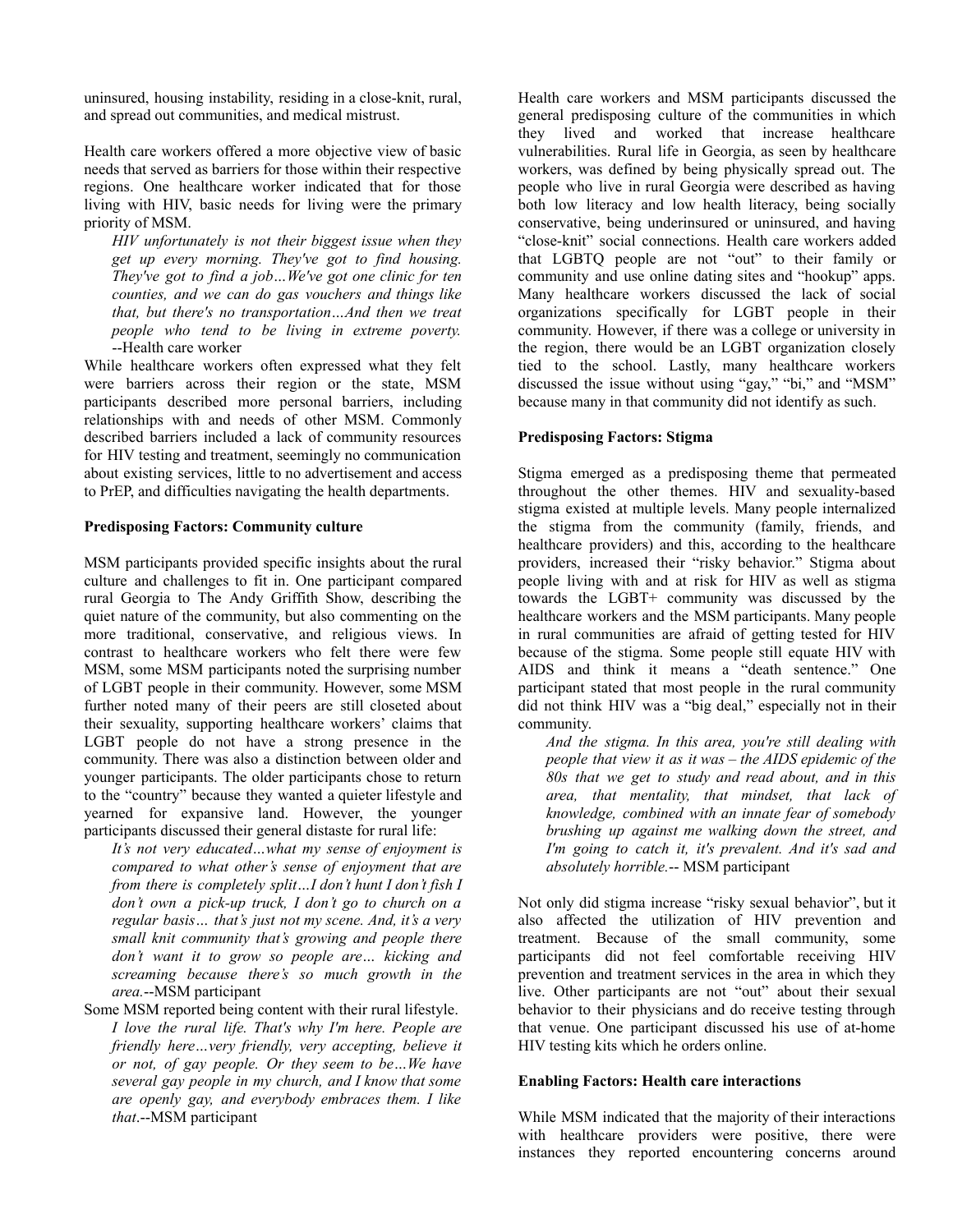patient privacy and establishing an inclusive clinical environment (Table 2). As one MSM participant explains, he did not have a good experience with his local health department,

*…on the front side of it, they try to be very pro HIPAA…but then again when you go in the room, they leave the door open, and they have everybody and their mother walking down the hall while this loudmouth nurse practitioner is discussing viral loads and medications and all kinds of stuf like that. It's very unprofessional, and honestly, I can see why guys our age and younger would not go to that, because it's completely demeaning and embarrassing…*--MSM Participant

This concern over patients' comfort level and the lack of privacy of the health department was shared among many of the MSM participants. They mentioned interest in PrEP but said there was no way of receiving PrEP in their community. Some participants brought up PrEP with their providers and the provider had not heard of the medication nor did they feel comfortable prescribing it, and some providers asked why the patient couldn't "just wear a condom." Judgmental comments like this motivated some MSM to switch physicians. Other MSM had no problem educating their providers about PrEP and other MSM-related health topics choosing to keep their providers because of the existing relationship.

Health care workers also described hearing from patients that the patients would have to educate their providers about HIV and same-sex behavior. One healthcare worker described having to educate a fellow provider about a patient living with HIV.

*We had a young man that came into the health department...He told me that he was MSM. Well, the nurse called in a panic…And she was like, "He said he was an MSM," and I'm like, "It's a man that sleeps with a man," and she's like, "Oh! Why didn't he say that? But what do I do?*--Health care worker

# **Enabling Factors: Available community and personal resources**

The main enabling resources of HIV-related services were local health departments, Ryan White clinics, and private providers. Health care workers commented on the increasing rate of underinsured and uninsured people in their community. Many people are not engaged in regulatory primary care and if they are living with HIV, the Ryan White Clinic is their sole source of healthcare. Additionally, there was also a lack of resources such as health insurance, transportation, housing, mental health, and substance use services. While the lack of resources was discussed in relationship to MSM, it was also expressed that these healthcare needs were felt throughout the community.

Echoing what the healthcare workers reported, MSM participants discussed private primary care providers, the health department, retail pharmacies, community-based organizations, and Ryan White Clinics as sources of healthcare. Across the MSM participants, there was variation in satisfaction and experience with their healthcare. Many participants stated that they would have to research on their own to find HIV-specific services and that there is no advertising of HIV-related services in the community. Some participants viewed the health department positively, while others negatively. The majority of the MSM participants interviewed had health insurance and felt that they had enough resources to address their healthcare concerns, which is different than what the healthcare workers reported. For participants living with HIV, many receive care from private physicians with a few who utilized Ryan White Clinics. Other participants who were not insured used the hospital if they needed care.

## **Enabling Factors: Traveling for community and care**

Most healthcare workers reported that there was no HIV prevention being done in the rural communities and only limited treatment of people living with HIV. For example, in one public health district, there was only one infectious disease provider and only one Ryan White Clinic for the entire public health district. Because of this, many people are forced to travel for treatment outside of the healthcare district, as explained below.

*If they…needed to see the nearest next [infectious disease] provider and they had insurance, they would have to go across the state lines, but if they're in this district, we see insured, as well as uninsured, but if they chose not to come to us, they would have to add at least another two hours to the travel time that they already have coming to see us.*-- Health care Worker

As noted in Table 2, MSM traveled out of their community not only for healthcare but also for social and sexual reasons. Health care workers reported that many of their clients go to bigger, "gayer" cities for social gatherings and sex and then return to their rural communities with STIs.

Some MSM participants discussed leaving their community for HIV prevention and treatment resources. Reasons for doing this included distance to service and anonymity. Because of the close-knit, small community, some MSM participants did not feel comfortable receiving HIV prevention and treatment services in the community in which they live. One MSM participant worked in the hospital that processed STI and HIV tests and for that reason, he would leave the state for HIV/STI testing. Echoing what the healthcare workers said, MSM participants talked about leaving their rural communities for other spaces to socialize with other MSM.

#### **DISCUSSION**

This research advances the current understanding about barriers to HIV-related services among MSM in rural Georgia and incorporates the views of both rural MSM and healthcare workers. The Andersen Behavioral Model constructs of predisposing and enabling factors were used to guide the development and analysis of this qualitative study and were supported by our findings (Hawk et al., 2017; Ulett et al., 2009). Our results from MSM indicate,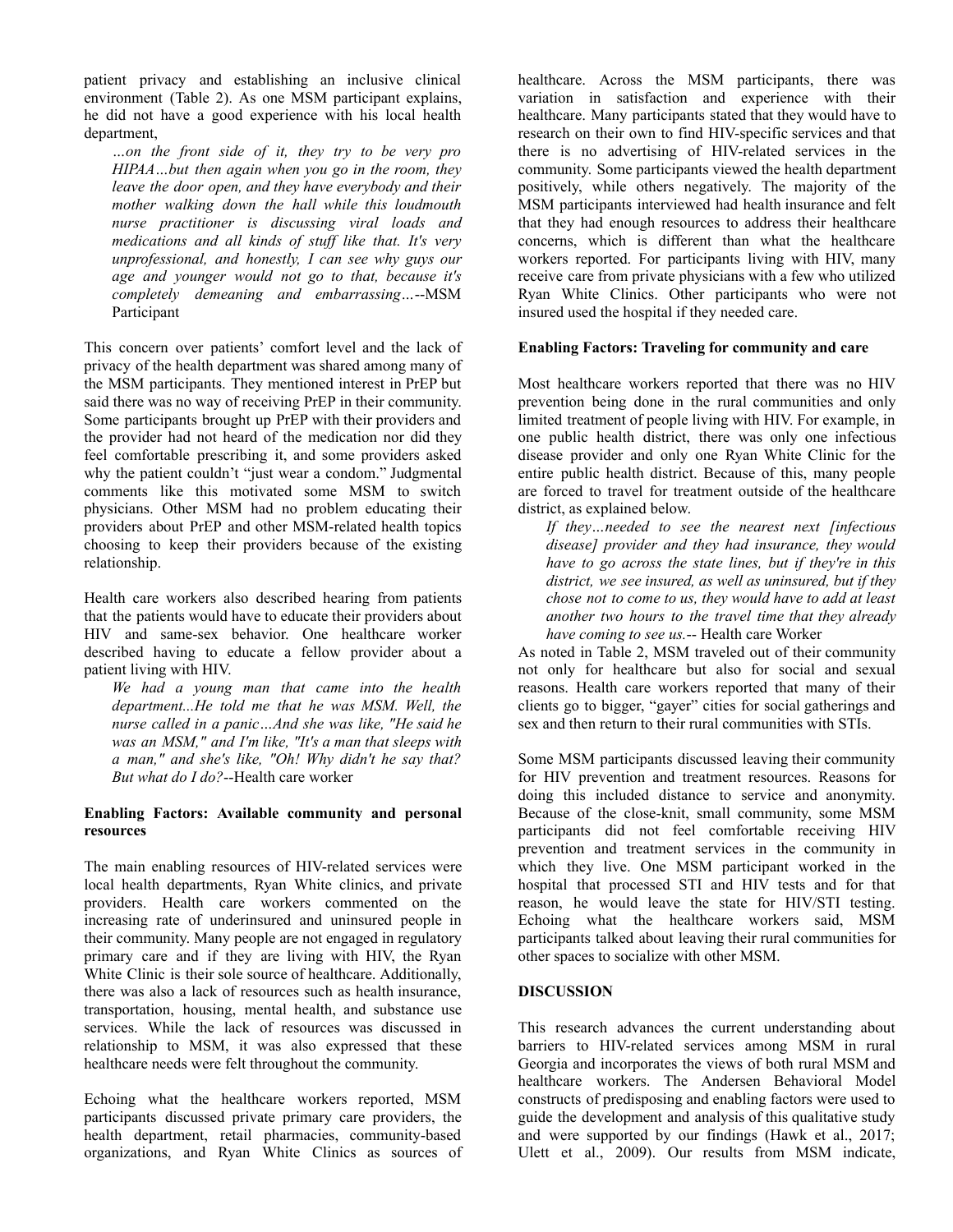consistent with previous literature, that the predisposing and enabling factors of stigma, insufficient resources, and social structures of rural life emerged as barriers to accessing HIV-related services (Kazyak, 2011; Kelly et al., 2017; Reif et al., 2017; Reif et al., 2014). Concurrently, healthcare workers validated the findings from MSM participants by reporting many of the same barriers and were able to add further information about the healthcare systems in which they work.

The current findings highlight that disparities in HIV in the rural South are more complicated than geography. MSM who live in rural areas face unique challenges to what they term as their basic needs (e.g., transportation, employment, and insurance). Additionally, consistent with other research, both MSM and healthcare workers reported that they understand living in rural areas presents challenges greater than for those in urban areas (Pellowski, 2013; Rosenkrantz et al., 2017).

MSM and healthcare workers also reported that the enabling structural deficiencies to basic living are compounded by stigmas related to being MSM and affected by HIV, which they felt were magnified in a rural environment as fostered by the historical culture in those communities, which can lead to marginalization and self-isolation (Audet et al., 2013). As described in other work, this lived experience of rural MSM in conservative communities is quite different from those who live in urban areas (Kalichman et al., 2017). Both participant groups also indicated that their communities were "close-knit" which led to a lack of privacy and secrecy being especially a problem in these conservative areas. These factors were further supported by the rural MSM in this and other studies, as they were able to point out differences in social climates, perceived rights, and healthcare within their communities, as well as feelings of sexual and social exclusion (Audet et al., 2013; Kazyak, 2011; Rosenkrantz et al., 2017).

Participants conceptualized the healthcare system based on characteristics such as the variety and types of services available, factors within clinics such as hours and appointment availability, and provider-level factors such as their experience with and perceptions of the disease and type of patient. Unique to this study, both MSM and healthcare workers identified issues surrounding the accessibility of facilities, as opposed to the more common reports of interactions between patients and providers (Hawk et al., 2017). Participants reported that access to these services was low, complicated, and not convenient to their location or schedules. This echoes findings that rural MSM are less likely than their urban counterparts to have ever been tested for HIV, been tested for HIV in the past year, receive HIV prevention services, and are often diagnosed with HIV later than those in urban areas (McKenney et al., 2017; Ohl & Perencevich, 2011; Trepka et al., 2014). Thus, the structural aspects of HIV prevention and care systems in rural areas seem to need improvement.

Additionally, there was agreement between study participants that the interactions between healthcare workers

and MSM needed improvement. Although few MSM indicated direct and open homonegativity, inexperience with treating MSM was cited as a persistent issue in these communities. Others have documented stigmatizing behaviors perpetrated toward MSM by healthcare professionals (Jann et al., 2015; Whitehead et al., 2016). Such findings corroborate existing studies that suggest healthcare workers in Southern states are exhibiting stigmatizing attitudes toward people living with HIV (Davtyan et al., 2017; Tan & Black, 2017).

Another barrier frequently mentioned by both healthcare workers and MSM was transportation. Reviewing the literature reveals that transportation and availability of local healthcare resources are physical barriers to care among MSM living in rural areas (Adimora et al., 2014; Pellowski, 2013). Our results indicate that common transportation issues included travel costs and time to and from healthcare providers and a lack of public transportation in many rural communities. These results validate needs assessment findings which revealed that structural barriers to HIV prevention and care in Georgia included the location of healthcare services, lack of community-based resources, transportation problems, and rural locations having limited resources (Georgia Department of Public Health, 2016). Such barriers may be addressed by the use of telehealth and mobile health technology, which are effective in increasing access to culturally competent care and promoting HIV preventative behaviors among marginalized populations, including MSM (Ybarra et al., 2017).

Finally, both participant groups described the intersecting stigmas related to MSM and HIV/AIDS. Although the above barriers were seen as important, participants often linked each of the other constructs to stigma and related it as a driving force behind their decisions for care and treatment. This agrees with research that AIDS-related healthcare system stigmas are driving factors and barriers to HIV prevention and treatment in rural areas, especially in the South (Davtyan et al., 2017; Kalichman et al., 2017; Pellowski, 2013; Reif et al., 2017).

## **Limitations**

Despite the promising findings presented here, our study is not without limitations. While generalizability is not sought or feasible in qualitative studies, we recruited our participants across four rural public health districts in Georgia and strategically compared the experiences of healthcare workers and MSM. Second, the study team purposely recruited participants that were generally white, older, medically insured, HIV-negative, and were obtaining care. Despite these characteristics, our participants still reported experiencing barriers to care and treatment. Third, social desirability in responses is a common limitation of interview research, but our study team was trained and made efforts to establish rapport with participants to encourage honest communication.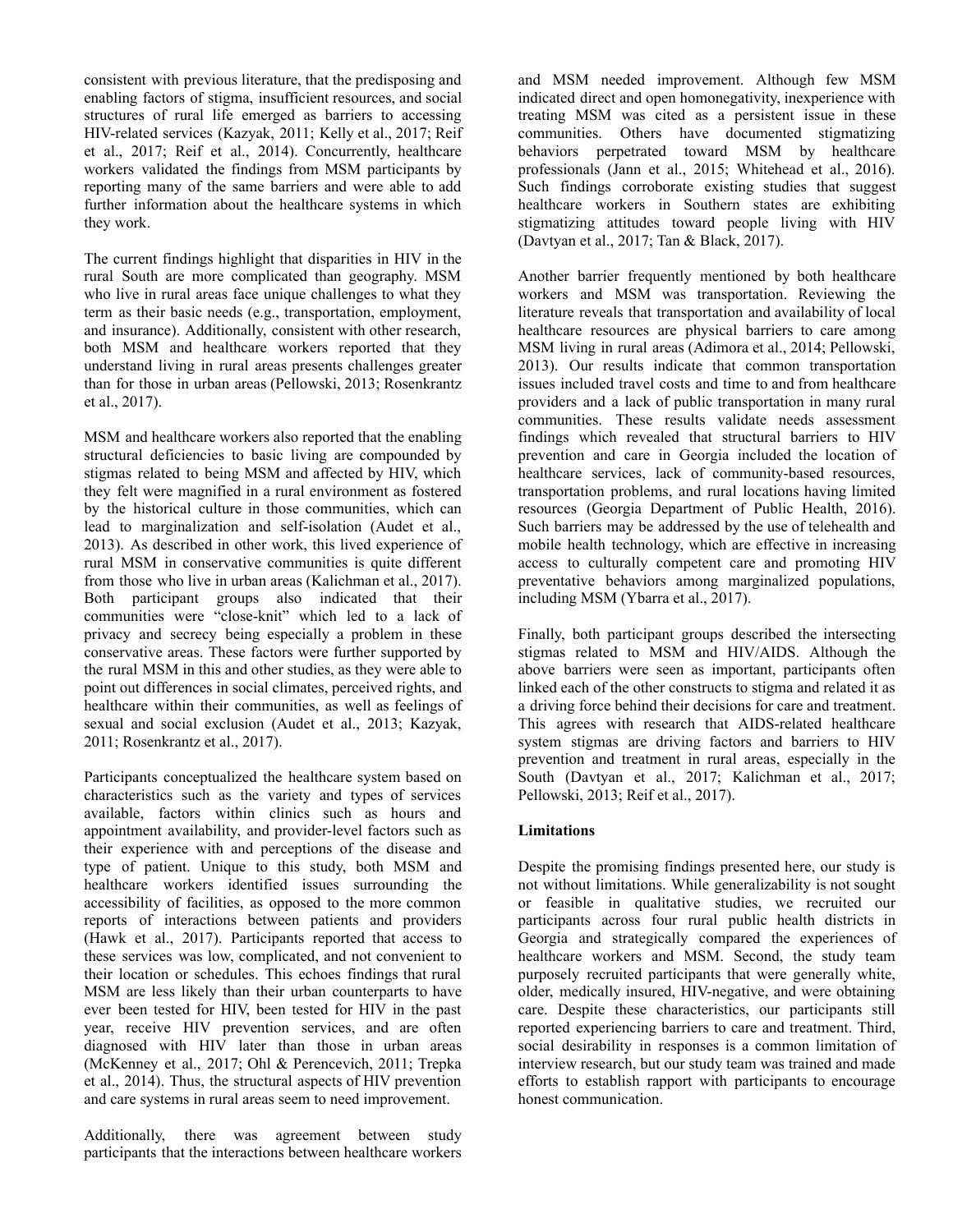#### **CONCLUSION**

Multiple issues are known to affect HIV prevention and care among MSM in rural areas. The current research has important implications for future research and practice. Results from this paper found several issues that highlight the need for access to care and the acceptability of care for MSM in rural areas; with most results being confirmed independently by healthcare workers. This is important, as shortages of medical providers have been consistently linked to poor healthcare outcomes in rural communities, especially surrounding HIV prevention and treatment (Kempf et al., 2010; Tran et al., 2020). Previous research has shown that 95% of rural counties lack a Ryan White medical provider, which is the safety net system for HIV care in the U.S. (Vyavaharkar et al., 2013). Without this safety net system, poorer rural residents will undoubtedly find barriers related to the affordability of healthcare (Adimora et al., 2014; Pellowski, 2013). In Georgia, there is a similar shortage of healthcare providers in rural areas who are trained and willing to treat HIV (Kelly et al., 2017). Outside of Atlanta there are very few HIV clinics, over half of the HIV workforce is concentrated in urban areas, and funding has decreased (Georgia Department of Public Health, 2016; Kelly et al., 2017).

#### **References**

- Adimora, A. A., Ramirez, C., Schoenbach, V. J., & Cohen, M. S. (2014, Jun 19). Policies and politics that promote HIV infection in the Southern United States. *AIDS, 28*(10), 1393-1397. <https://doi.org/10.1097/QAD.0000000000000225>
- Andersen, R. M. (1995, Mar). Revisiting the behavioral model and access to medical care: does it matter? *Journal of Health and Social Behavior, 36*(1), 1-10. <https://www.ncbi.nlm.nih.gov/pubmed/7738325>
- Audet, C. M., McGowan, C. C., Wallston, K. A., & Kipp, A. M. (2013). Relationship between HIV stigma and self-isolation among people living with HIV in Tennessee. *PLoS One, 8*(8), e69564. <https://doi.org/10.1371/journal.pone.0069564>
- Birks, M., Chapman, Y., & Francis, K. (2008). Memoing in qualitative research: Probing data and processes. *Journal of Research in Nursing, 13*(1), 68-75.
- Braun, V., & Clarke, V. (2006). Using thematic analysis in psychology. *Qualitative Research in Psychology, 3*(2), 77-101. <https://doi.org/10.1191/1478088706qp063oa>
- Braveman, P., Egerter, S., & Williams, D. R. (2011). The social determinants of health: coming of age. *Annual Review of Public Health, 32*, 381-398.
- Centers for Disease Control and Prevention. (2020a). Estimated HIV incidence and prevalence in the United States, 2014–2018. HIV Surveillance Supplemental Report 2020; . *HIV Surveillance Supplemental Report 2020, 25 (No. 1)*. <http://www.cdc.gov/> hiv/library/reports/hiv-surveillance.html.
- Centers for Disease Control and Prevention. (2020b). Monitoring selected national HIV prevention and care objectives by using HIV surveillance data—United States and 6 dependent areas, 2018. *HIV Surveillance Supplemental Report 2020, 25 (No. 2)*.

<http://www.cdc.gov/hiv/library/reports/hiv-surveillance.html>.

Christopoulos, K. A., Das, M., & Colfax, G. N. (2011). Linkage and retention in HIV care among men who have sex with men in the United States. *Clinical Infectious Diseases, 52*(suppl\_2), S214-S222.

- Davtyan, M., Olshansky, E. F., Brown, B., & Lakon, C. (2017). A grounded theory study of HIV-related stigma in US-based healthcare settings. *Journal of the Association of Nurses in AIDS Care, 28*(6), 907-922.
- Gelberg, L., Andersen, R. M., & Leake, B. D. (2000, Feb). The Behavioral Model for Vulnerable Populations: application to medical care use and outcomes for homeless people. *Health Services Research, 34*(6), 1273-1302. <https://www.ncbi.nlm.nih.gov/pubmed/10654830>
- Hawk, M., Coulter, R. W., Egan, J. E., Friedman, M. R., Meanley, S., Fisk, S., Watson, C., & Kinsky, S. (2017). Exploring the healthcare environment and associations with clinical outcomes of people living with HIV/AIDS. *AIDS Patient Care STDS, 31*(12), 495-503.
- Jann, J. T., Edmiston, E. K., & Ehrenfeld, J. M. (2015, Nov). Important considerations for addressing LGBT healthcare competency [Letter
- Comment]. *American Journal of Public Health, 105*(11), e8. <https://doi.org/10.2105/AJPH.2015.302864>
- Kalichman, S., Katner, H., Banas, E., & Kalichman, M. (2017). Population density and AIDS-related stigma in large-urban, small-urban, and rural communities of the southeastern USA. *Prevention Science, 18*(5), 517-525.
- Kazyak, E. (2011). Disrupting cultural selves: Constructing gay and lesbian identities in rural locales. *Qualitative Sociology, 34*, 561-581. <https://doi.org/10.1007/s11133-011-9205-1>
- Kelly, J., Rane, D., Huylebroeck, B., Wortley, P., & Drenzek, C. (2017). Case study: Georgia's rural versus non-rural populations. In *HIV/AIDS in Rural Communities* (pp. 3-20). Springer.
- Kempf, M. C., McLeod, J., Boehme, A. K., Walcott, M. W., Wright, L., Seal, P., Norton, W. E., Schumacher, J. E., Mugavero, M., & Moneyham, L. (2010, Aug). A qualitative study of the barriers and facilitators to retention-in-care among HIV-positive women in the rural southeastern United States: implications for targeted interventions. *AIDS Patient Care STDS, 24*(8), 515-520. <https://doi.org/10.1089/apc.2010.0065>
- Li, M. J., Hubach, R. D., & Dodge, B. (2015). Social milieu and mediators of loneliness among gay and bisexual men in rural Indiana. *Journal of Gay & Lesbian Mental Health, 19*(4), 331-346.
- Lopes, B. L., Eron Jr, J. J., Mugavero, M. J., Miller, W. C., & Napravnik, S. (2017). HIV care initiation delay among rural residents in the Southeastern United States, 1996 to 2012. *JAIDS Journal of Acquired Immune Deficiency Syndromes, 76*(2), 171-176.
- McKenney, J., Sullivan, P. S., Bowles, K. E., Oraka, E., Sanchez, T. H., & DiNenno, E. (2017). HIV risk behaviors and utilization of prevention services, urban and rural men who have sex with men in the United States: Results from a national online survey. *AIDS and Behavior*, 1-10.
- Nelson, J. A., Kinder, A., Johnson, A. S., Hall, H. I., Hu, X., Sweet, D., Guido, A., Katner, H., Janelle, J., & Gonzalez, M. (2018). Differences in selected HIV care continuum outcomes among people residing in rural, urban, and metropolitan areas—28 US jurisdictions. *The Journal of Rural Health, 34*(1), 63-70.
- Ohl, M. E., & Perencevich, E. (2011, Sep 01). Frequency of human immunodeficiency virus (HIV) testing in urban vs. rural areas of the United States: results from a nationally-representative sample. *BMC Public Health, 11*, 681. <https://doi.org/10.1186/1471-2458-11-681>
- Pellowski, J. A. (2013). Barriers to care for rural people living with HIV: a review of domestic research and healthcare models.